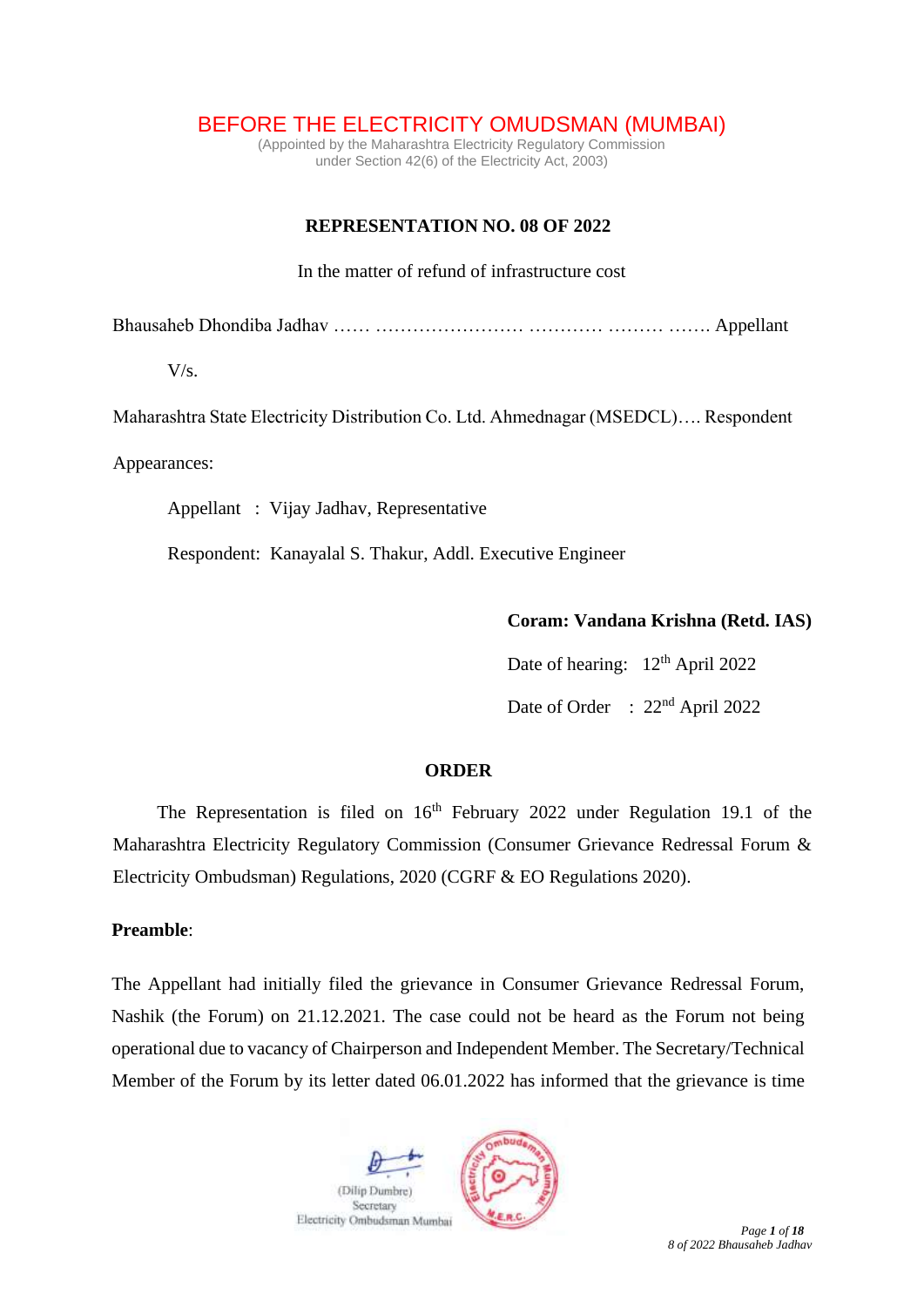barred as per Regulation 7.9 (c) of CGRF & EO Regulations 2020. The Appellant, therefore, filed this Representation under Regulation 19.22 (d) of CGRF & EO Regulations 2020.

- 2. The Appellant filed this representation which is stated in brief as below:
	- (i) The Appellant is an agricultural consumer (No. 162067003942) from 20.02.2007 having sanctioned load of 5 HP at Gat No 263/1, Sonewadi, Tal- Nagar, Dist-Ahmednagar
	- (ii) The Appellant applied for new electric connection for 5 HP in the year 2005. The Respondent has sanctioned and issued Firm Quotation of Rs.27790/- on 06.05.2005 including infrastructure work Cost as below: -

| Sr. No. | Particulars                                       | Amount(Rs.) |
|---------|---------------------------------------------------|-------------|
|         | <b>Fixed Sevice Connection charges</b>            | 1100        |
| 2       | <b>Additional Service Charges/Pole</b><br>Charges | 18000       |
| 3       | <b>Security Deposit</b>                           | 2160        |
|         | <b>Agreement Fee</b>                              | 20          |
| 5       | <b>Capacitor Testing Charges</b>                  | 100         |
| 6       | <b>Meter Charges</b>                              | 2250        |
|         | Coumpounding Fee                                  | 2000        |
| 8       | <b>Penalty Charges</b>                            | 2160        |
| 9       | <b>Infrastructure Charges</b>                     |             |
|         |                                                   | 277         |

The Appellant had paid this total amount of Rs. 27790/- on 27.05.2005. The connection of the Appellant was released on 20.02.2007.

(iii) The Respondent has illegally collected cost of infrastructure work in addition to service connection charges. The Respondent was duty bound to carry out infrastructure work themselves. The Grahak Associations of Maharashtra have challenged the recovery of illegal cost of infrastructure work by filing Case in the Maharashtra Electricity Regulatory Commission (the Commission) and prayed to refund of cost of infrastructure work carried out by the Consumers by force.

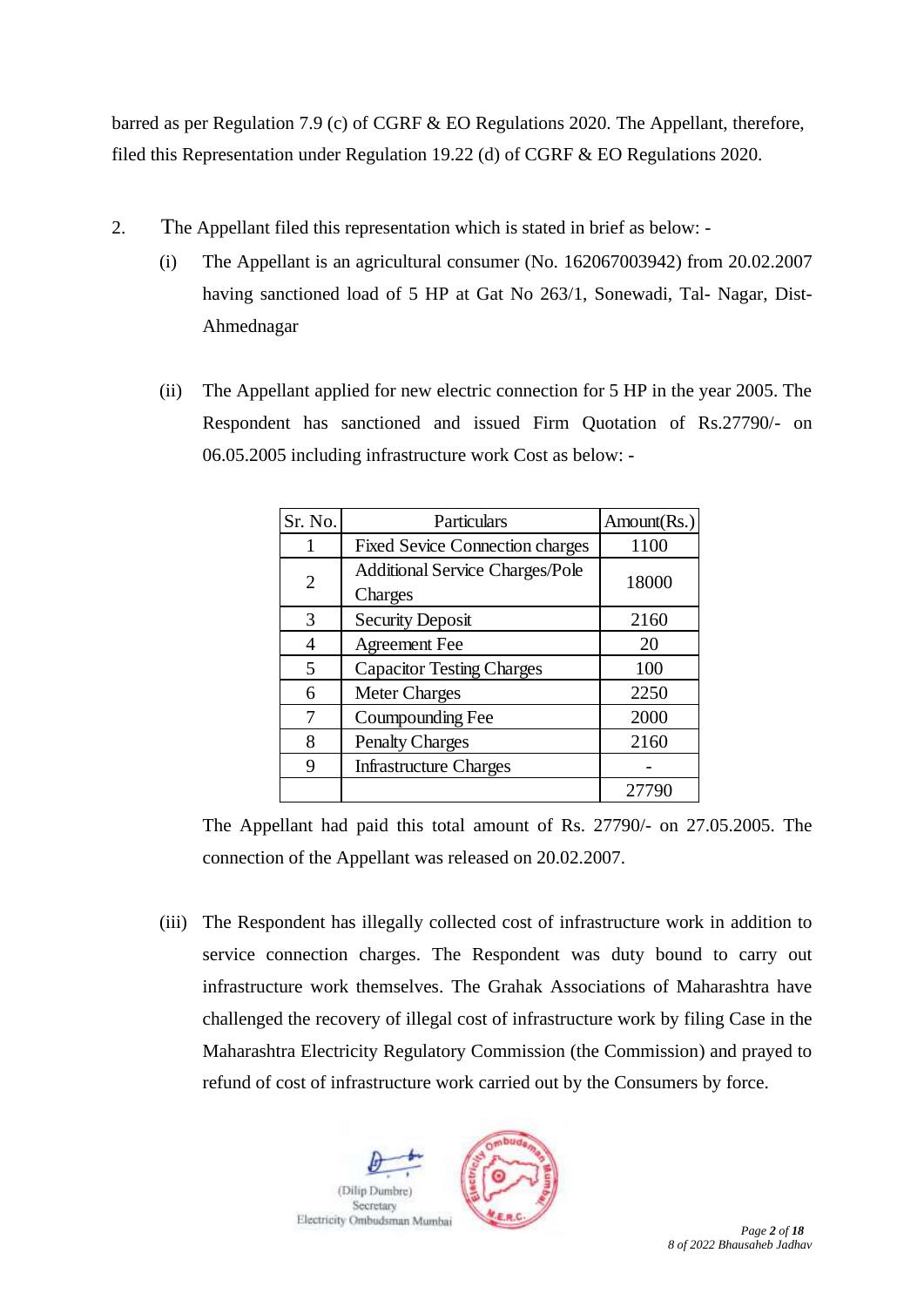- (iv) The Commission had directed to refund all amount spent by the consumers directly /indirectly towards infrastructure works. The Respondent challenged the order of the Commission up to the level of Hon. Supreme Court of India.
- (v) The issue of refund of infrastructure cost was pending filed by MSEDCL in the Hon. Supreme Court of India. There was a stay on refund. Finally, the Hon. Supreme Court of India dismissed the C.A No. 4305 of 2007 on 10.11.2016. Thereafter, it became clear that the Appellant is eligible and can claim for refund of amount which was collected under the head of 'Additional Service Charges/Pole Charges' towards the infrastructure cost.
- (vi) After the final decision of the Hon. Supreme Court in C.A. No.4305 of 2007 dated 10.11.2016, MSEDCL issued its first Refund Circular on 12.10.2017.
- (vii) The Appellant has claimed the Refund of Rs. 27790/- by his letter dated 15.12.2017, 29.08.2018, and 22.02.2021 to the Respondent requesting to adjust this refund in 'Krushi Sanjivani Scheme'. The Appellant also requested to the Executive Engineer of the Respondent vide his letter dated 01.12.2021 for refund of amount towards infrastructure cost. However, the Respondent did not refund and or adjust the same in the bill.
- (viii) The Appellant filed his grievance application in the Forum which was registered on 21.12.2021. The Secretary/Technical Member of the Forum by its letter dated 06.01.2022 has informed that the grievance is time barred. The Appellant is a farmer, and he is not aware of rules & Regulations in detail, and process for refund of infrastructure cost. Hence, the Appellant request to condone delay for filing the instant case.
- (ix) In view of the above, the Appellant prays that the Respondent be directed to refund the infrastructure cost collected from the Appellant illegally along with accrued interest on it.



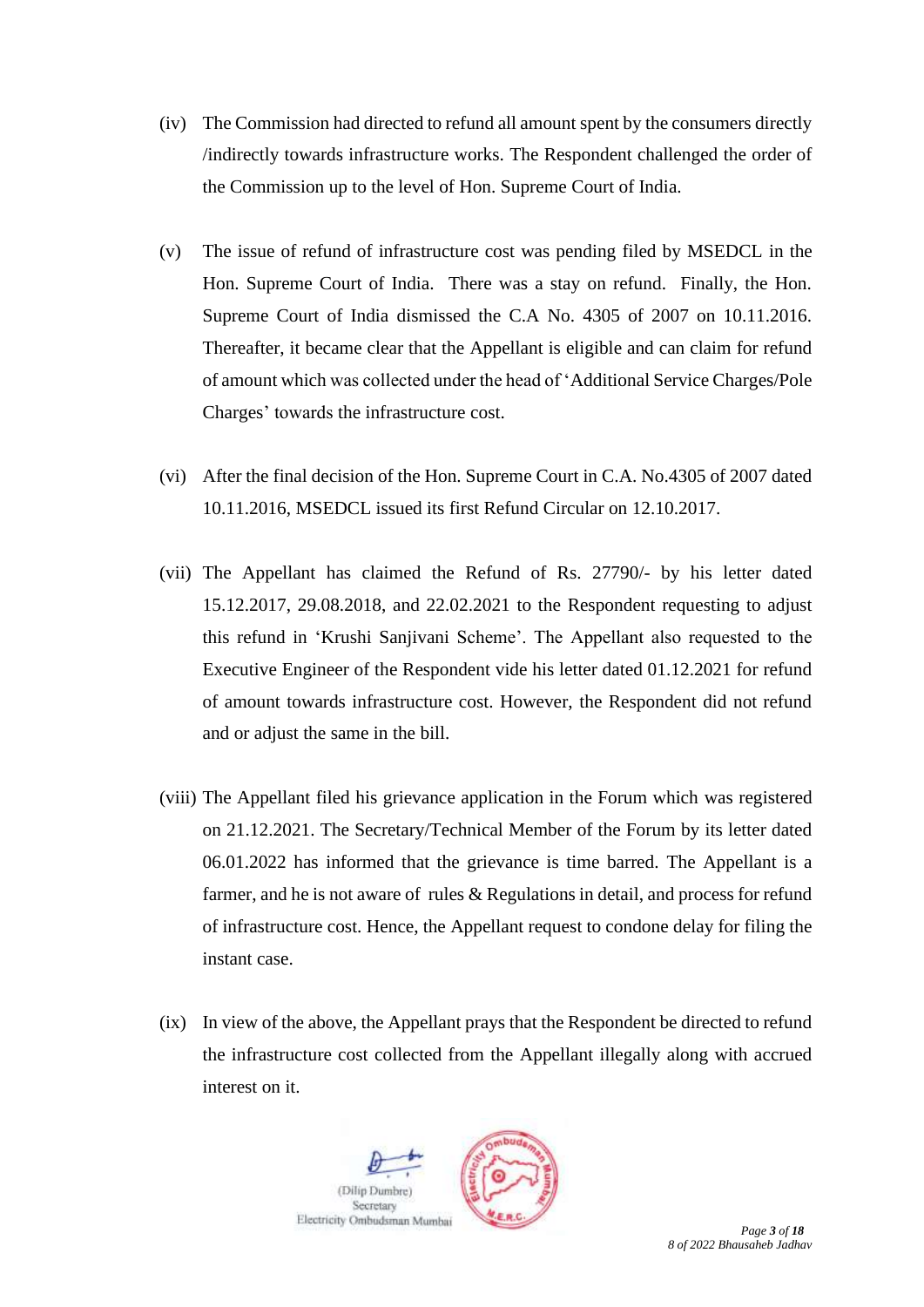3. The Respondent by its letter dated 24.03.2022, has filed its reply stating, in brief as under:-

- (i) The Appellant is an agricultural consumer (No. 162067003942) from 20.02.2007 having sanctioned load of 5 HP at Gat No 263/1, Sonewadi, Tal-Nagar, Dist- Ahmednagar
- (ii) The Appellant has applied for agriculture connection. After sanction, he paid Rs. 27790/- as per firm quotation vide receipt No. 1735296 dated 27.05.2005 under the scheme- 'Krushi Vikas Yojana-2005'The connection was released on 20.02.2007. The Scheme was facilitated for early release of agricultural connection after payment of Rs. 6000/- per pole as an additional service connection charge in totalling to the service connection charges which was nonrefundable.
- (iii) The Appellant has approached this office for his grievance after almost 17 years. The basic record of the sanctioned paper and others are not available to this office at present.
- (iv) The Appellant has approached the Forum on 21.12.2021. The Secretary/Technical Member of the Forum by its letter dated 06.01.2022 has rightly informed that the grievance is time barred as per Regulation No. 7.8 of CGRF & EO Regulations 2020 which is quoted as below-

*"The forum shall not admit any grievance unless it is filed within two years from the date on which the cause of action has arisen".* 

- (v) The Appellant referred the order of the Electricity Ombudsman (Mumbai) in Representation No. 189 of 2019. The Hon`ble Ombudsman has rejected the grievance on time barred as the delay was more than two years.
- (vi) The Appellant has also referred the judgement of Honourable High Court Mumbai, Bench at Nagpur in Case No. W.P.No.1297 of 2017 & 1300 of 2017.for cause of action and delay beyond two years.

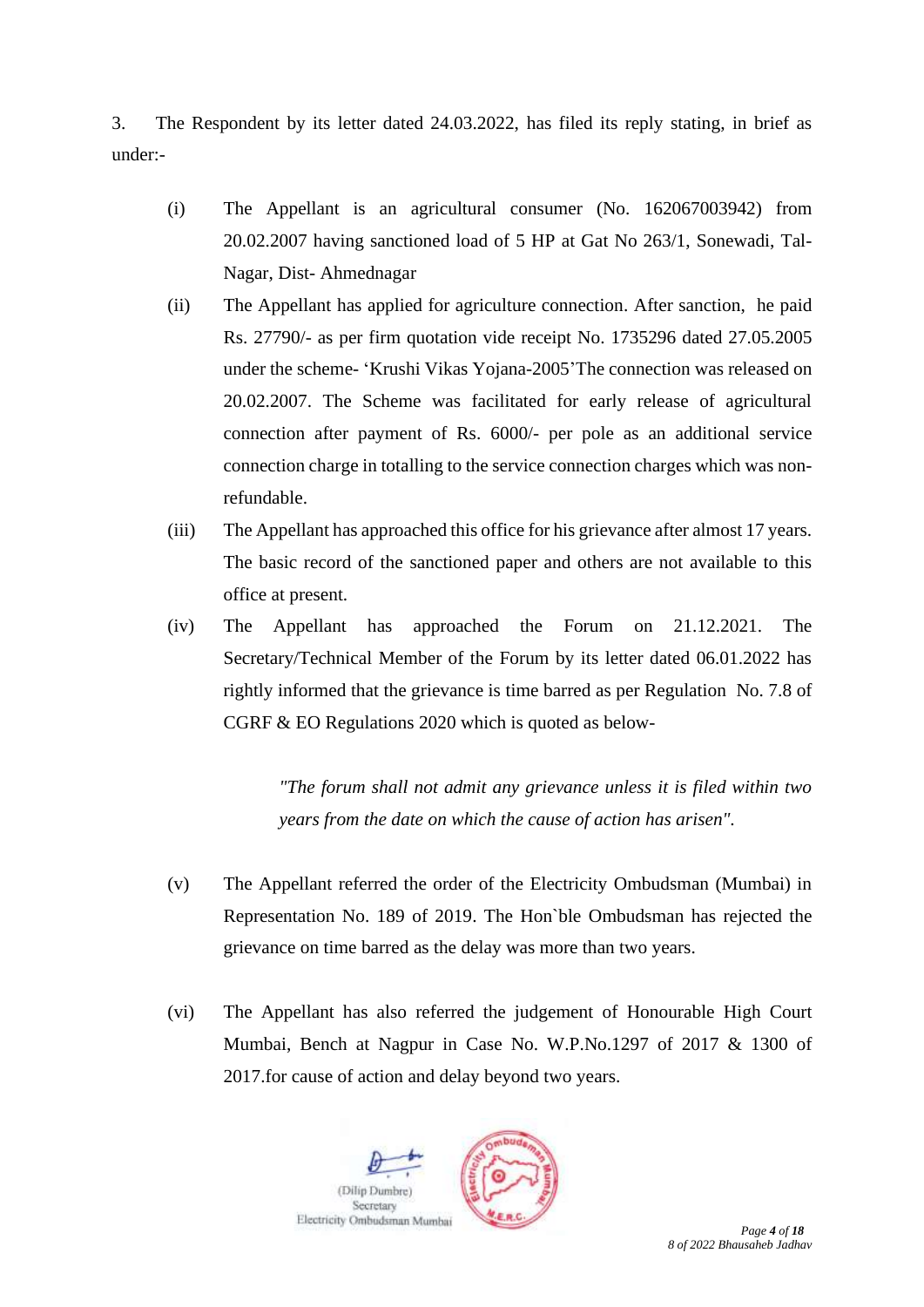(vii) In view of the above details, the Respondent prays that the Representation of the Appellant be rejected.

4. The e-hearing was held on 12.04.2022 through Video conferencing. The Appellant argued in line with its written submission and further argued that the Appellant had paid the total amount of Rs. 27790/- on 27.05.2005 towards new Agricultural connection of 5 HP and the connection was released on 20.02.2007. The Respondent has illegally collected cost of infrastructure work in addition to service connection charges. The Akhil Bhartiya Grahak Panchayat has challenged the recovery of illegal cost of infrastructure work by filing Case in the Commission and requested to refund of cost of infrastructure work. The Commission had directed to refund all amount spent by the consumers directly /indirectly towards infrastructure works. The Respondent challenged the order of the Commission up to the level of Hon. Supreme Court of India. There was a stay on refund. Finally, the Hon. Supreme Court of India dismissed the C.A No. 4305 of 2007 on 10.11.2016. Thereafter, it became clear that the Appellant is eligible and can claim for refund of amount of 'Pole Charges' towards the infrastructure cost. After the final decision of the Hon'ble Supreme Court, MSEDCL issued its first Refund Circular on 12.10.2017. Thereafter, MSEDCL issued the circular on 29.12.2017 in which the refund period stated is 20.01.2005 to 20.05.2008. The Appellant states that he has paid pole charges on 27.05.2005 which is within the period of 20.01.2005 to 20.05. 2008.The Appellant has requested the Refund of Rs. 27790/- by his letter dated 15.12.2017, 29.08.2018,22.02.2021 and 01.12.2021 to the Respondent requesting to adjust this refund in 'Krushi Sanjivani Scheme'. The Appellant is a farmer, and he is not aware of rules & Regulations in detail, and process for refund of infrastructure cost. Hence, the Appellant request to condone delay for filing the instant case. In view of the above, the Appellant prays that the Respondent be directed to refund the infrastructure cost collected from the Appellant illegally along with accrued interest on it.

5. The Respondent argued in line with its written submission and further argued that the Appellant has applied for agriculture connection. There was huge backlog of Seniority List of Agricultural Paid Pending Cases. The Appellant requested to regularise his AG connection under 'Krushi Vikas Yojana-2005'. The point of supply for Ag. Connection was away for more than three span of existing LT line. Hence, as per Scheme, he has paid additional Rs.18000/-,

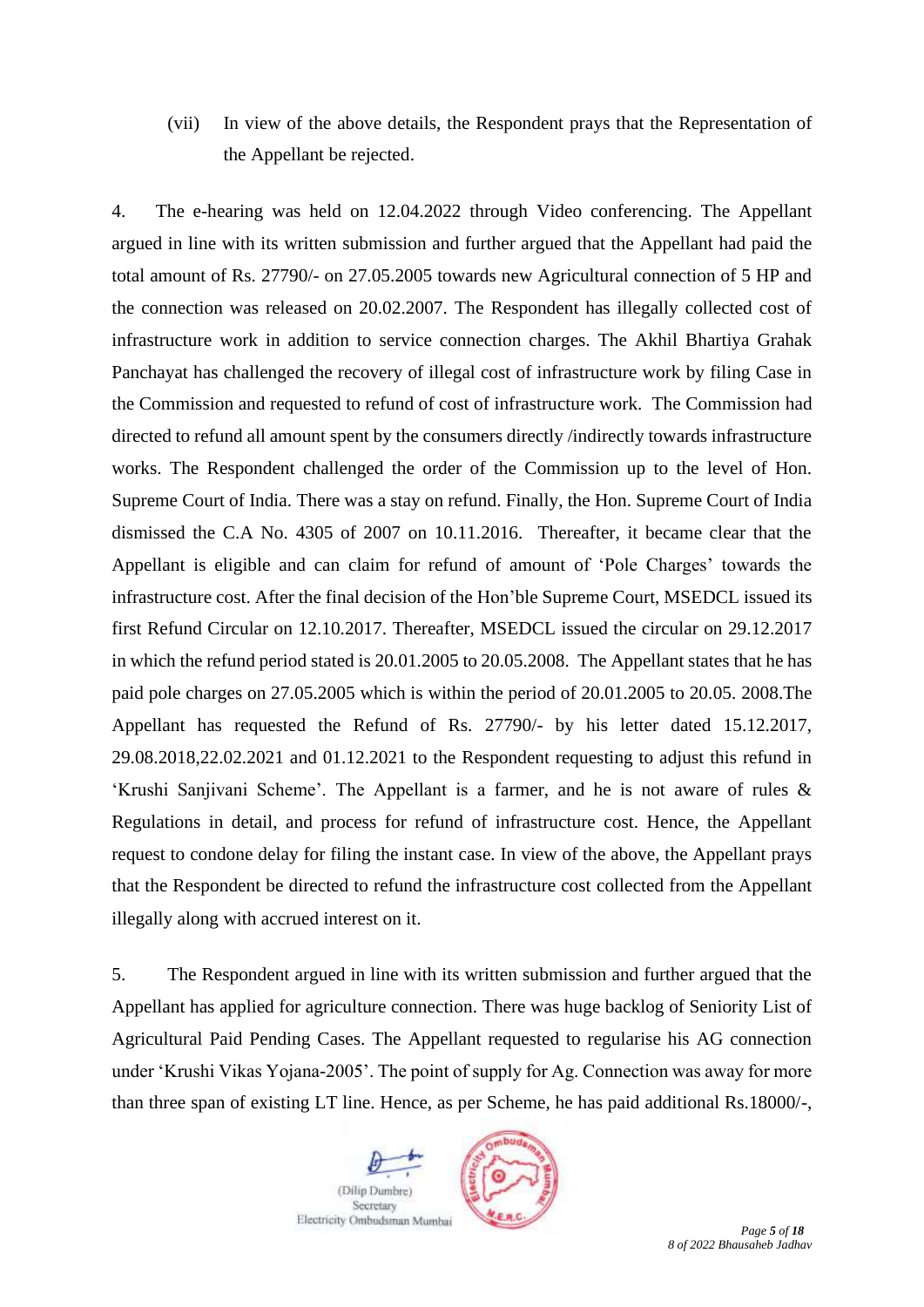and compounding & penalty charges of theft totalling to Rs. 4160/-. All these amounts was non-refundable.

6. The Respondent further argued that as per the MSEDCL circular dated 12.10.2017, Out Rate Contribution (ORC), meter cost and Service Line Charges (SLC) charges were to be refunded. The Appellant paid Rs. 18000/- towards cost of three poles as per the 'Krushi Vikas Yojana-2005' which was approved by Government of Maharashtra for the release of new connection for Agricultural pump set on priority. The Scheme was never challenged in the Commission as well as in Court of Law. The Scheme was never the part of the case which was pending in the Supreme Court and the Supreme Court of India dismissed the C.A No. 4305 of 2007 on 10.11.2016. At very basic level, the Appellant was not entitled/qualified for refund of infrastructure cost.

7. The Respondent argued that the Appellant has approached this office for his grievance after almost 17 years and the Appellant approached the Forum on 21.12.2021, The Secretary/Technical Member of the Forum by its letter dated 06.01.2022 has rightly informed that the grievance is time barred as per Regulation No. 7.8 of CGRF & EO Regulations 2020. The Appellant referred the order of the Electricity Ombudsman (Mumbai) in Representation No. 189 of 2019. The Hon`ble Ombudsman has rejected the grievance on time barred as the delay was more than two years. In view of the above details, the Respondent prays that the Representation of the Appellant be rejected.

# **Analysis & Ruling**

8. Heard the parties. Perused the documents available on record. The Appellant is an agricultural consumer (No. 162067003942) from 20.02.2007 having sanctioned load of 5 HP at Gat No 263/1, Sonewadi, Tal- Nagar, Dist- Ahmednagar. The Appellant had applied for agricultural connection, and paid Rs. 27790/- as per firm quotation dated 27.05.2005 under the scheme- 'Krushi Vikas Yojana-2005'. The connection was released on 20.02.2007. The Scheme facilitated early release of agricultural connections after payment of Rs. 6000/- per pole as additional service connection charges in addition to the service connection charges which was non-refundable.

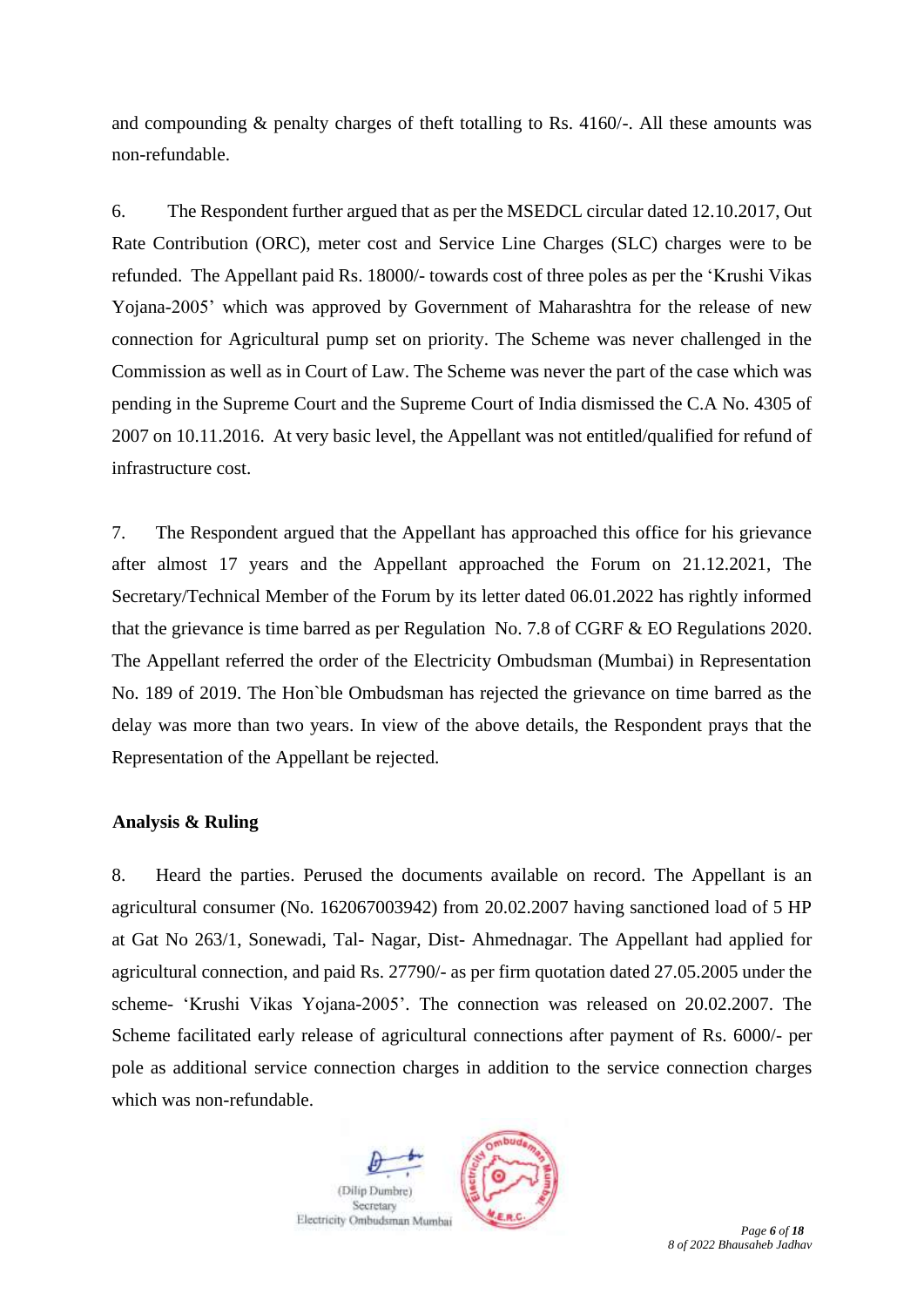9. To decide the case, it is necessary to peruse various orders of the Commission, Judgments of the Tribunal, and Court concerning the issues in the case. The details are given below:-

(a) The Commission's order dated 08.09.2006 in Case No. 70 of 2005 regarding Schedule of Charges: -

Relevant portion of the order applicable in the instant representation is reproduced below: -

*"The Commission totally rejects MSEDCL proposal to recover Service Line Charges from the prospective consumers except in cases of consumers requiring dedicated distribution facilities. As per the provision of the Act, developing infrastructure is the responsibility of the licensee. The Commission therefore directs that the cost towards infrastructure from delivery point of transmission system to distribution mains should be borne by MSEDCL. The recurring expenses related to the capital investment on infrastructure shall be considered during ARR determination [for detail ruling refer Section – III (6)]."*

(b) ATE judgment dated 14.05.2007 in Appeal No. 22 of 2007 filed by MSEDCL against the Commission order in Case No. 70/2005 dated 08.09.2006.

The relevant portion of the order is reproduced as below: -

*"18. In view of the above, it is clear that the "Service Line Charges" as proposed by the appellant are being allowed to be recovered through tariff. If the aforesaid proposal on "Service Line Charges" made by the appellant is accepted it will amount to doubling of the recovery of the expenses from the consumers. The appeal is accordingly dismissed."*

(c) The Commission's order dated 17.05.2007 in Case No. 82 of 2006

[In the matter of refund of monies collected by MSEDCL towards Outright Contribution Charges (ORC) and cost of meter while providing new connections against the Order dated September 8, 2006 in Case No. 70 of 2005 (Schedule of Charges Order)].

Operative part of order in Case No. 82 of 2006 is reproduced below: -

*"9. Having considered the material……………..*

- *(a) …………………..*
- *(b) ……………………….*
- *(c) ……………………….*
- *(d)MSEDCL should submit a detailed compliance report under affidavit, with respect to refund of amounts collected from all consumers towards ORC, cost of meter and 'CRA,' together with interests, on and from September 8, 2006 (which the date of enforcement of the Order dated September 8, 2006 in Case No. 70 of 2005) up to April 30, 2007;*
- *(e) MSEDCL should submit a detailed compliance report under affidavit, with respect to refund of the amount of Rs. 6500/- (collected under the head 'CRA') and the interest amount collected towards ORC, cost of meter and 'CRA' from Devang Sanstha.………………………………….*

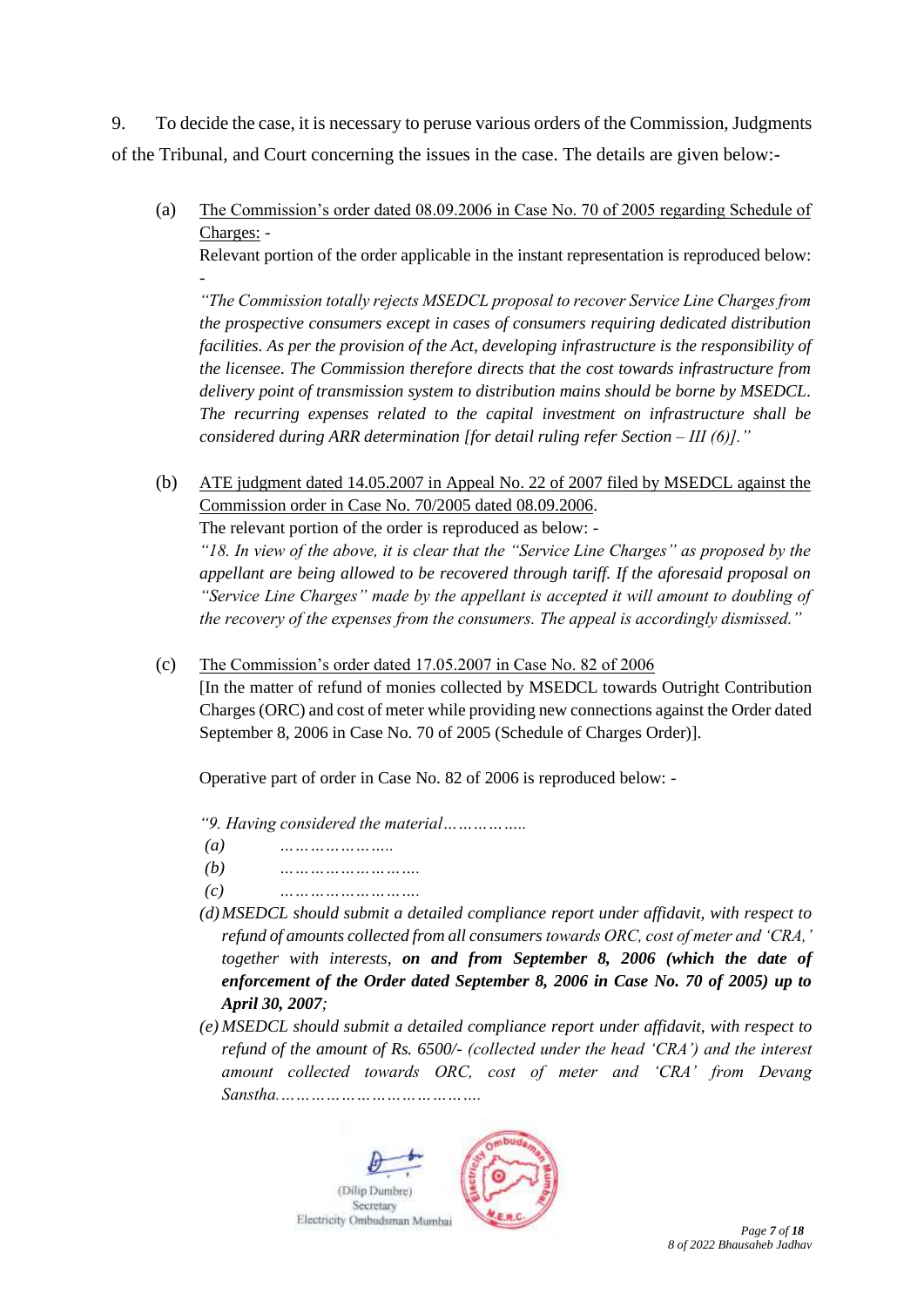*The Commission observes with concern that primarily incidences of collection of amounts towards ORC, cost of meter and 'CRA' post the operation of the Order dated September 8, 2006 in Case No. 70 of 2005 and the issuance of the Commercial Circular No.43 on September 27, 2006, are demonstrative of severe anomalies in the functioning of MSEDCL. The said acts have been overtly mechanical on the part of errant and negligent officials who have not paid adherence to the revisions in the erstwhile schedule of charges which have been mandated under the Order dated September 8, 2006. The Commission further observes that the stand taken by MSEDCL that their field officers should gain clarity on the implementation procedure enunciated under the Order dated September 8, 2006 within two weeks from April 13, 2007, is misconceived. The Commercial Circular No. 43 issued by MSEDCL themselves on September 27, 2006 provides for enough clarity on the import of the said Order. On the issues raised in the complaint as to refund of the depreciated value of amounts spent on DDF, as per Regulation 3.3.3 of the Supply Code having not yet materialised in favour of various consumers, the Commission observes that the position of law is well settled under the Supply Code.*

*While on the subject, the Commission directs that MSEDCL should not collect any monies under any charge-item which is not defined under the Supply Code and/or the Order dated September 8, 2006. The Commission further observes that consumer representatives /organisations who/which are invited to attend hearings and/or make submissions, should ensure sufficient co-operation.*

*There shall be directions to MSEDCL in terms of the above. The Commission reiterates that appropriate action under Section 142 of the EA, 2003 may be considered by the Commission on the Managing Director, Director (Operations) and Chief Engineer (Commercial) of MSEDCL, should the directives issued to MSEDCL under this Order not be complied with." (Emphasis added)*

(d) The Commission's order dated 21.08.2007 in Case No. 82 of 2006 (In the matter of compliance by MSEDCL of directions issued under Order dated 17.05.2007.)

Relevant portion of the order is reproduced below: -

*"8. MSEDCL has submitted under affidavit that the amounts collected under the head CRA actually pertains to SCC (service connection charges) and is therefore not liable to be refunded. The Commission is of the finding that completely contradictory statements have been made by MSEDCL, which one hand during the hearing, as recorded in the order dated May 17, 2007, submitted before the Commission that CRA is a head-based charge akin to SLC (service line charges). In fact, on the Commission's finding that collection of head-based charges in the nature of 'CRA' has been unlawful, Shri. K.B. Fakir, Electrical Engineer, MSEDCL-Beed Circle, undertook to refund amounts collected from Devang Sanstha, towards ORC, CRA, and cost of meter, together with interest. To this, the* 

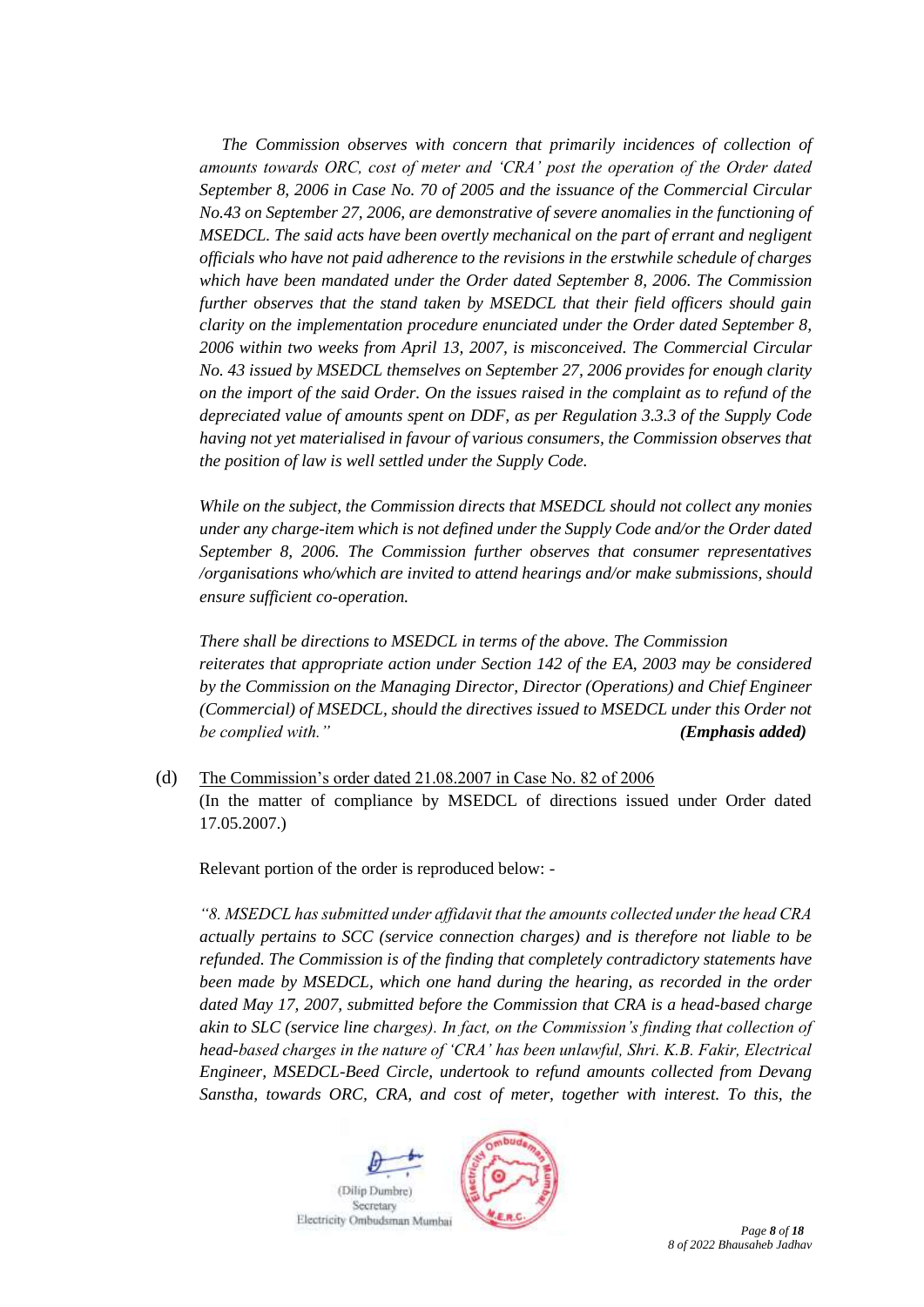*Commission had directed MSEDCL to refund to Devang Sanstha and to all such consumers, all amounts collected towards ORC, CRA and cost of meter, together with interest. The Commission is of the view that MSEDCL had all the time available if there was a need to seek a review of the Order dated May 17, 2007 on the contention that CRA is nothing but SCC. However, no such review application has been filed by MSEDCL. MSEDCL has not found it pertinent or necessary to seek a review but has gone ahead and concluded itself that compliance of the Commission's direction to refund CRA amounts, is not required, as CRA pertains to SCC. This is based on MSEDCL's interpretation which MSEDCL has not found necessary to check with the Commission by seeking a review. In view of the submissions of MSEDCL under its affidavit filed on May 28, 2007, the Commission holds that MSEDCL has contravened the directions of the Commission under the Order dated May 17, 2007 is therefore liable to be penalized under Section 142.*

*11. MSEDCL shall submit to the Commission their statutory auditor's certificate to the effect that the amounts collected illegally together with interest, as held at paragraph 9(d) and (e) of the Order dated May 17, 2007, have been refunded to the concerned consumers." (Emphasis added)*

(e) Hon. Supreme Court Judgment in Civil Appeal No. 4305 of 2007 (DPR No. 20340 of 2007) filed by MSEDCL against ATE judgment in Appeal No. 22 of 2007. *"Refund is stayed till the matter comes up for hearing on the date fixed i.e. 14thSeptember, 2007"*

The above interim stay was continued by the Supreme Court vide its order dated  $14<sup>th</sup>$ September 2007 as follows: *"Until further order, interim order passed by this Court shall continue to operate."*

(f) Commission's order dated 16.02.2008 in Case No. 56 of 2007. (In the matter of Compliance of directives issued to MSEDCL under Order dated May 17, 2007 passed in Case No. 82 of 2006).

Relevant portion of the order (56 of 2007) is reproduced below: -

*"12. Having heard the parties and after considering the material placed on record, the Commission is of the view as under:*

*(1) Since, MSEDCL do not have a clear conception of Dedicated Distribution Facility and the levy of ORC in the EA 2003 regime, it is necessary to provide guidance on the same and issue necessary directions as under:*

*(i) At many places prospective consumers with an intention to get better quality of supply seek Dedicated Distribution Facility, though distribution network is available in nearby vicinity and it is possible to give supply by extending the existing network. Such consumers seeking Dedicated Distribution Facility will have to pay* 

(Dilip Dumbre) Secretary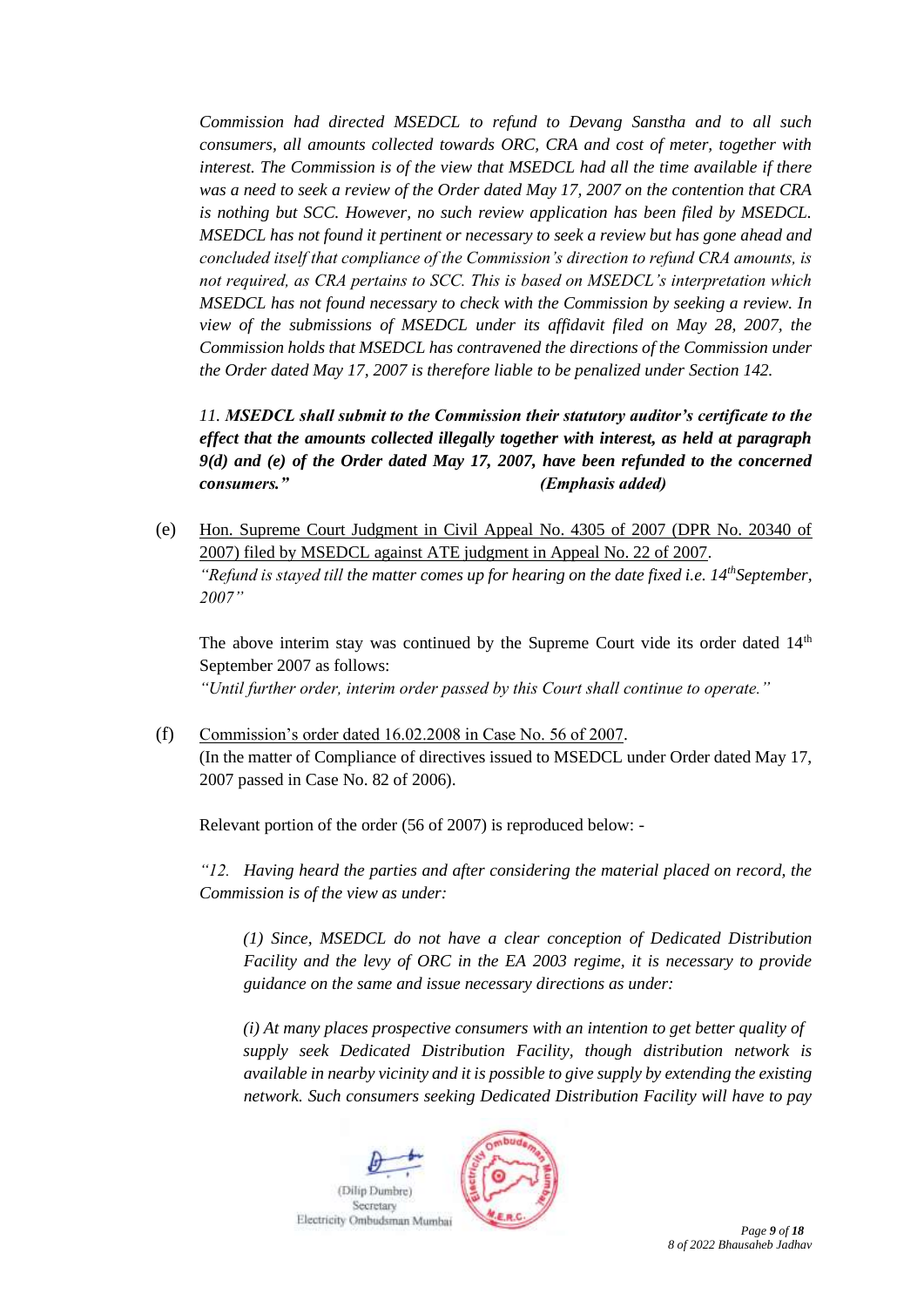*the cost incurred in providing the Dedicated Distribution Facility. As per Regulation 2(g) of the Supply Code:*

*"(g) "Dedicated distribution facilities" means such facilities, not including a Service line, forming part of the distribution system of the Distribution Licensee which are clearly and solely dedicated to the supply of electricity to a single consumer or a group of consumers on the same premises or contiguous premises;"*

*It is clear from this defined term that mere extension or tapping of the existing line (LT or HT) cannot be treated as Dedicated Distribution Facility. Such extension or tapping being part of the common network will be affected due to any fault or outages on the common network and cannot be considered as a facility solely or clearly dedicated forgiving supply. Thus, in the distribution system, Dedicated Distribution Facility means a separate distribution feeder or line emanating from a transformer or a substation or a switching station laid exclusively for giving supply to a consumer or a group of consumers. The transformer or the substation can also form a part of Dedicated Distribution Facility if it is provided exclusively for giving supply to these consumers and no other consumer is fed from the said transformer/substation. Also, Dedicated Distribution Facility cannot be shared in future by other consumers. Such facilities cannot be imposed on a consumer. If the consumer does not seek Dedicated Distribution Facility, the licensee has to develop its own infrastructure to give electric supply within the period stipulated in Section 43 of the EA 2003 read with the Maharashtra Electricity Regulatory Commission (Standards of Performance of Distribution Licensees, Period for Giving Supply and Determination of Compensation) Regulations, 2005. In fact, the licensee should take advance action to develop the distribution network, based on the survey of growth pockets and demand projections so as to fulfil 'Universal Service Obligation' as per the spirit envisaged in the EA 2003 and the Regulations made thereunder.*

*It is also necessary to point out certain specific portions of the Supply Code Regulations dealing with Dedicated Distribution Facilities, as under:*

*"3.3.5 Where the Distribution Licensee has recovered the expenses referred to in Regulation 3.3.3 above at any time after the notification of these Regulations, the consumer shall be entitled to the depreciated value of such dedicated distribution facilities, upon termination of the agreement or permanent discontinuance of supply in accordance with these Regulations:*

*Provided that where such facilities have been provided by the consumer, then such facilities may be retained by the consumer upon termination of the agreement or permanent discontinuance of supply in accordance with these Regulations:*

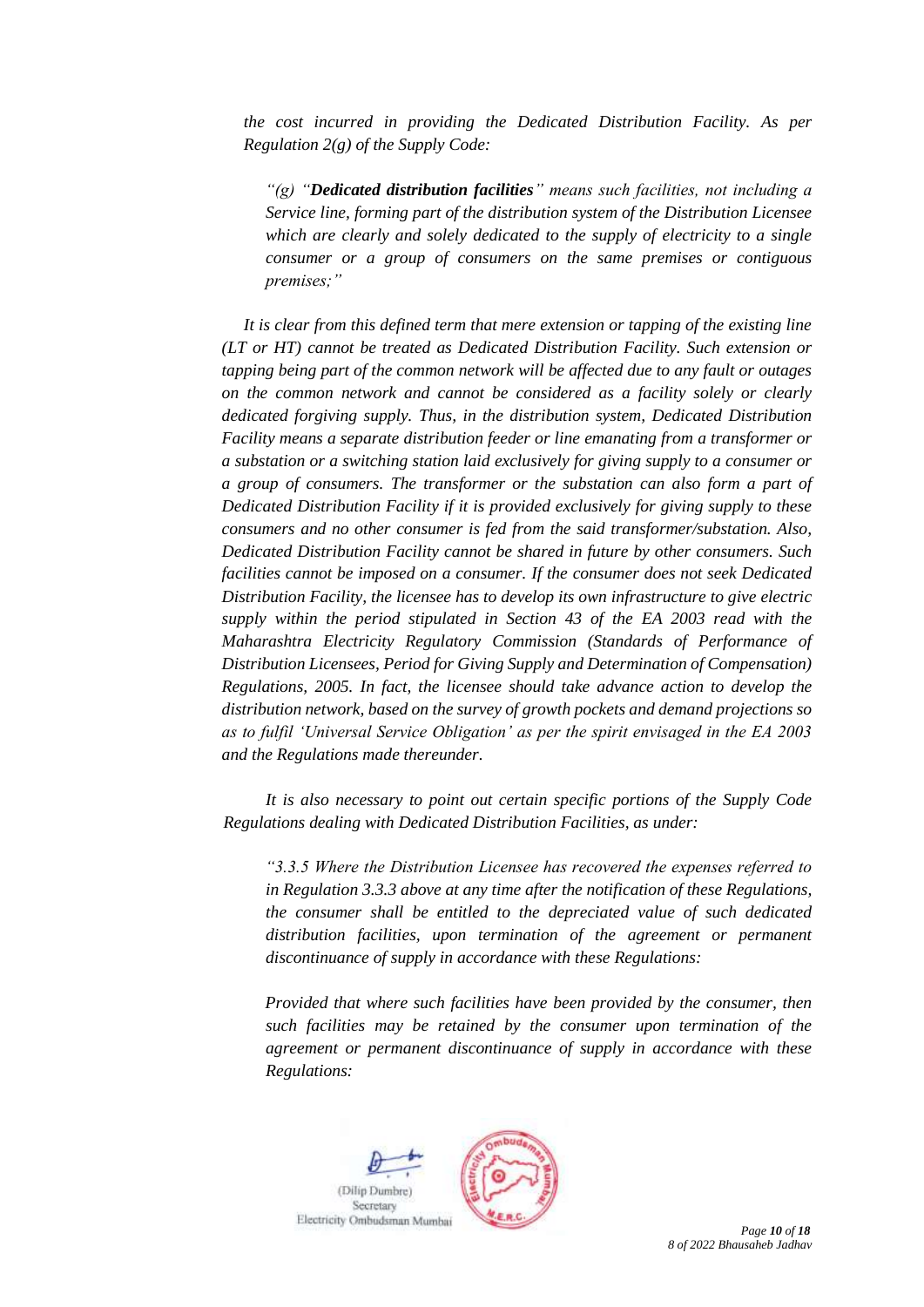*Provided however that where the discontinuance of supply is on account of the consumer's failure to pay any sum under Section 56 of the Act, the Distribution Licensee, in addition to the rights available under that Section, shall be entitled to adjust such sums due from the depreciated value of facilities to which the consumer is entitled under this Regulation 3.3.5 or to retain facilities of such depreciated value as to cover such sums due from such consumer to the Distribution Licensee."*

*(2) In view of the above, the Commission hereby directs that:*

*(i) MSEDCL should submit 'Schedule of Charges' proposing rates on normative basis, for providing Dedicated Distribution Facilities within two weeks from the date of this order, in accordance with the requirement of Regulation 3.3.3 of the Supply Code Regulations, which specifies as under:*

*3.3.3 Where the provision of supply to an applicant entails works of installation of Dedicated Distribution Facilities, the Distribution Licensee shall be authorized to recover all expenses reasonably incurred on such works from the applicant, based on the schedule of charges approved by the Commission under Regulation 18.*

*Therefore, the MSEDCL are directed to levy charges for Dedicated Distribution Facilities based on the schedule of charges approved by the Commission under Regulation 18. The MSEDCL shall take immediate action in this regard. There shall be direction to the MSEDCL in terms hereof.*

*(ii) Issue instructions to the field offices clarifying the meaning of the term Dedicated Distribution Facility and making it clear that the charges towards the same, as approved by the Commission, should be recovered only if the consumer precisely seeks such facilities.*

*(iii) Should immediately prepare and submit CAPEX schemes for network expansion required for catering prospective consumers based on load survey and demand projection.*

*The scheme should basically cover the equipment/material required to release anticipated new connections.*

*(3) With reference to the prayers of the Petitioners to direct refund of ORC and such other head based charges, the Commission is of the view that taking into account the submissions of the MSEDCL that there have been many instances where there has been an overlap between ORC and SLC (for Dedicated Distribution Facilities) though different nomenclatures may have been used, hair splitting will not be possible in the present petition in this regard. It will not be appropriate to direct refund under this Order as the* 

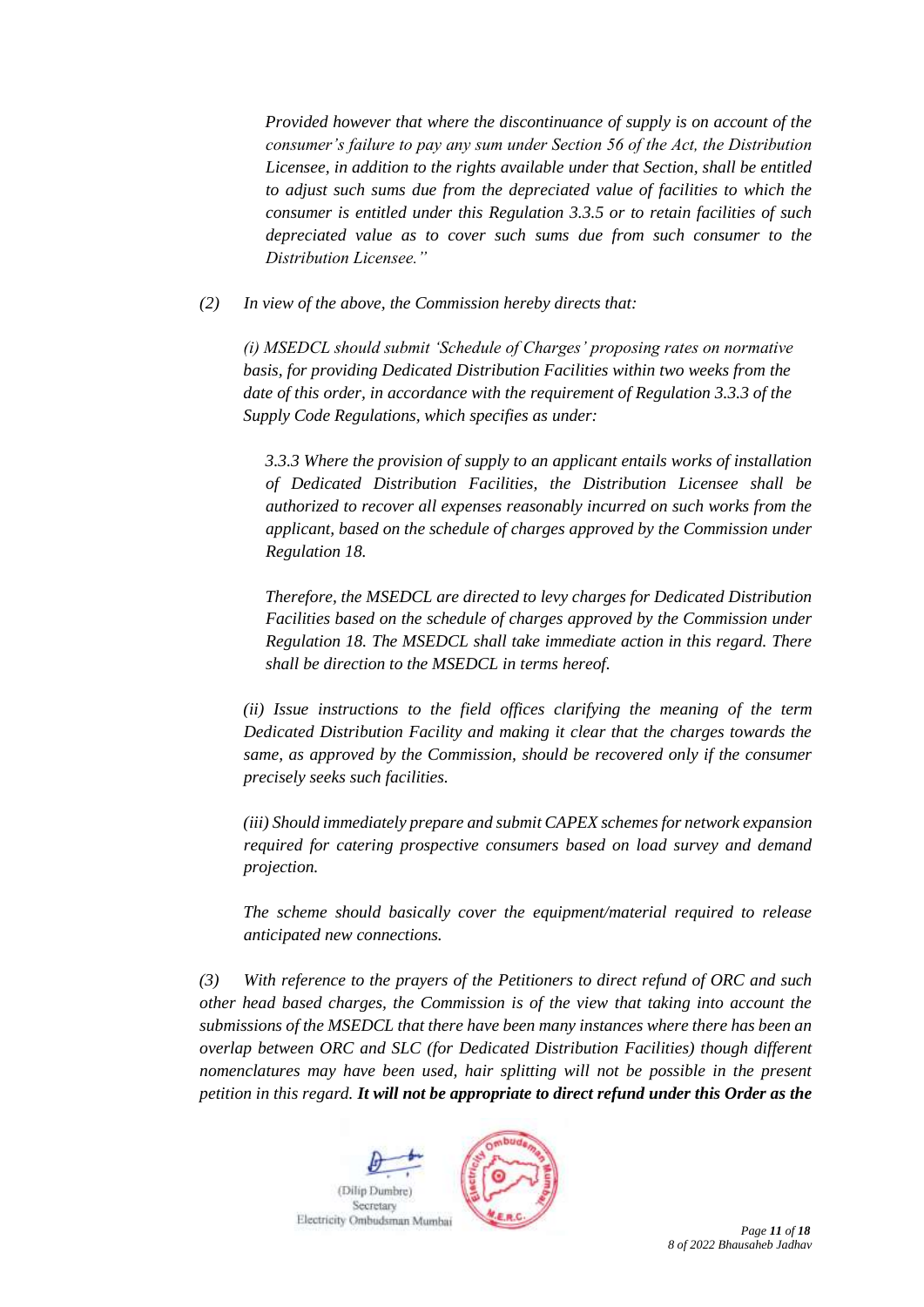*Order dated August 31, 2007 passed by the Hon'ble Supreme Court in Appeal No. 20340 of 2007 is still in force as the term SLC which is subject matter of appeal has purportedly been charged by MSEDCL herein using the nomenclature of ORC in many cases although they both are and pertain to SLC. In view of the admittedly overlapping nature of these charges with Service Line Charges which is sub-judice before the Hon'ble Supreme Court, the Commission declines to order refund as stipulated under its Order dated May 17, 2007. It is for the Petitioners to make suitable prayers and agitate in the said proceedings in Appeal No. 20340 of 2007 as the stay Order dated August 31, 2007 continues. This applies also in case of the third prayer in the present petition.* 

*(4) The issue raised by the Petitioners relating to refund of meter cost, has been raised by MSEDCL under its petition filed on December 19, 2007 seeking a review of the direction contained in the Order dated May 17, 2007 to refund the cost of meter, which stipulates as under:*

*"5. ……The refunding should be made by MSEDCL in a lumpsum and at one go, and not via adjustments in future energy bills." (Emphasis added)*

(g) The Commission's order dated 01.09.2010 in Case No. 93 of 2008. (In the matter of Petition of Akhil Bhartiya Grahak Panchayat, Latur seeking directions against MSEDCL for non-compliance of the Electricity Supply Code Regulations and the Electricity Act, 2003).

*"19. Having heard the Parties and after considering the material placed on record, the Commission is of the view as under:*

*iii. Regarding, 10,740 number of cases where MSEDCL has recovered charges other than approved Schedule of Charges; the Commission is of the view that these are only indicative cases found out on the sample checking basis. MSEDCL either has to scrutinise details of all the consumers released during the period of 9th September 2006 to 20th May 2008 for charges levied other than approved Schedule of Charges or publicly appeal either through news papers or electricity bills, asking the consumers to contact MSEDCL if such charges are levied on them during above period. Thereafter, MSEDCL should adjust the extra charges collected by MSEDCL in the energy bills of the respective consumers. If any consumer has any grievance regarding excess charges levied by MSEDCL and its refund, they may file the same before the concerned Consumer Grievance and Redressal Forum established by MSEDCL under the provisions of Section 42(5) of the EA 2003 read with the "Maharashtra Electricity Regulatory Commission (Consumer Grievance Redressal Forum & Electricity Ombudsman) Regulations, 2006". This directive of refund of excesses recovered charges will not be applicable to the charges of which refund is stayed by Hon. Supreme Court in Civil Appeal No. 20340 of 2007." (Emphasis added)* 

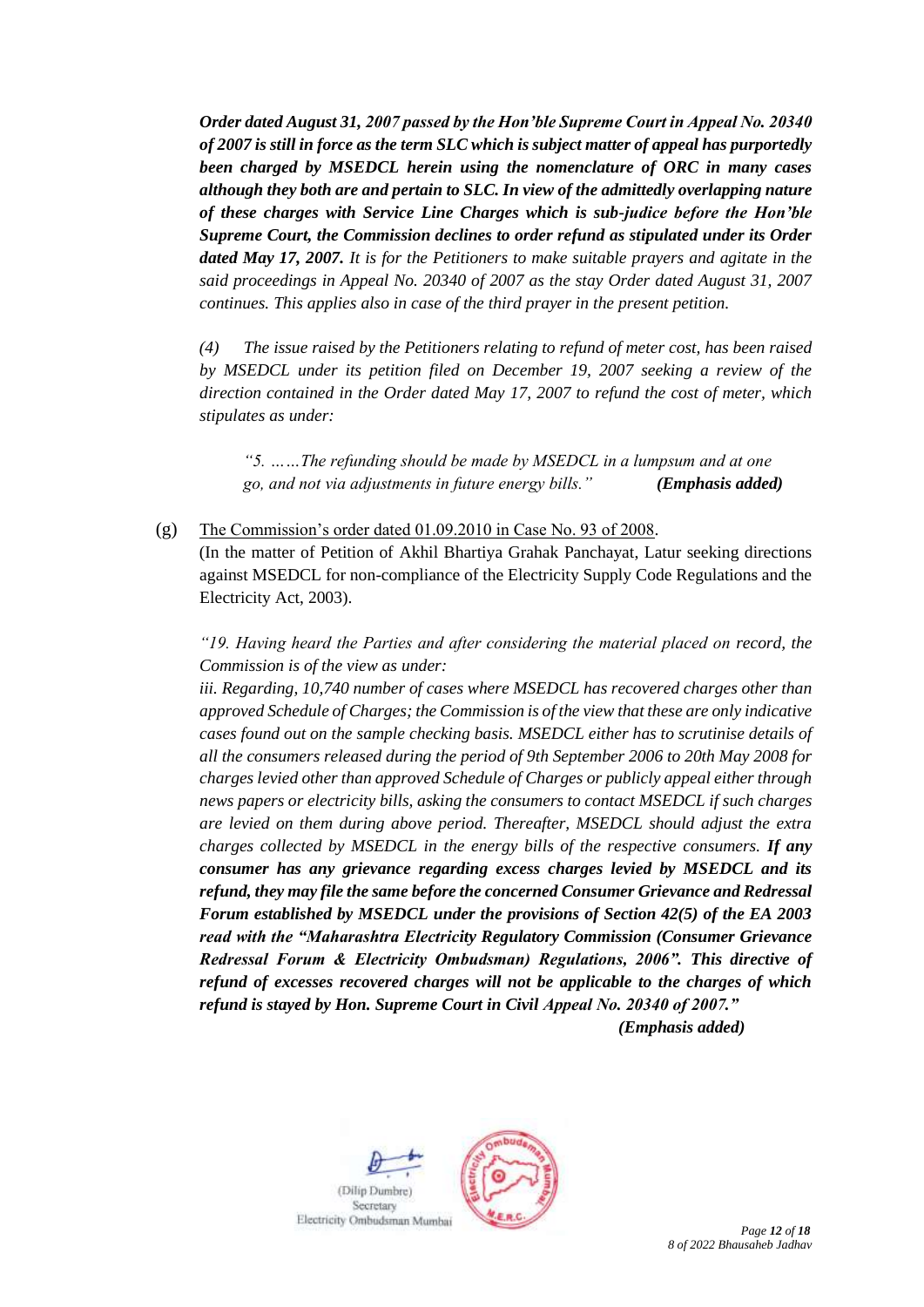# (h) The Commission's order dated 08.12.2014 in Case No. 105 of 2014

(In the matter of Petition of MRVGS for penal action against MSEDCL for breach of provisions of law in respect of new electricity connections to Agricultural consumers, and non-compliance of certain other directions).

The relevant portion is reproduced below: -

*"16. MSEDCL appears to have complied with the direction to ascertain if additional charges beyond the approved Schedule of Charges were recovered during the relevant period from consumers, or publicly appeal to affected consumers and refund the charges. Any remaining consumers can also approach MSEDCL, and the CGRFs if they do not get a response. However, MSEDCL should submit to the Commission, before the Technical Validation Session (TVS) in respect of its pending MYT Petition, the number of consumers identified, and additional charges refunded or pending for refund so far.* 

*17. The Commission has noted MSEDCL's submission regarding compliance of directions to review its Circulars and practices in the context of DDF, service connections, etc.* 

*18. MSEDCL's Reply in the present proceedings is silent on submission of a Schedule of Charges for DDF. While there may be complexities in such an exercise, the Commission directs MSEDCL to make its submission to the Commission on this matter before the TVS to be held on its pending MYT Petition, since the Schedule of Charges would also be addressed in those proceedings.* 

*19. The Commission is of the view that, while there has been no breach of the provisions of law or the Commission's Orders as contended in some matters, with regard to the remaining no useful purpose would be served by invoking Sections 142 and 146 of the EA, 2003 in view of the foregoing." (Emphasis added)* 

(i) Supreme Court judgment dated 10.11.2016 in Civil Appeal No. 4305 of 2007 filed by MSEDCL.

Relevant portion of the judgment is reproduced below: -

*"Ms. Rimali Batra, the learned counsel, appearing for the appellant has argued vehemently and has made all submissions, which could have been made. However, we are unable to agree with her submissions. The impugned judgement does not require any interference.* 

*The Civil Appeal is dismissed. Pending application, if any, stands disposed of."* 

(j) Letter No.3955 dated 20.07.2017 from the Commission addressed to MSEDCL for compliance of Commission's directives regarding refund of amount recovered other than approved schedule of charges by the MSEDCL, after the Judgment dated 10.11.2016 of the Supreme Court dismissing Civil Appeal No. 4305 of 2007. Relevant portion of the letter is quoted below:-

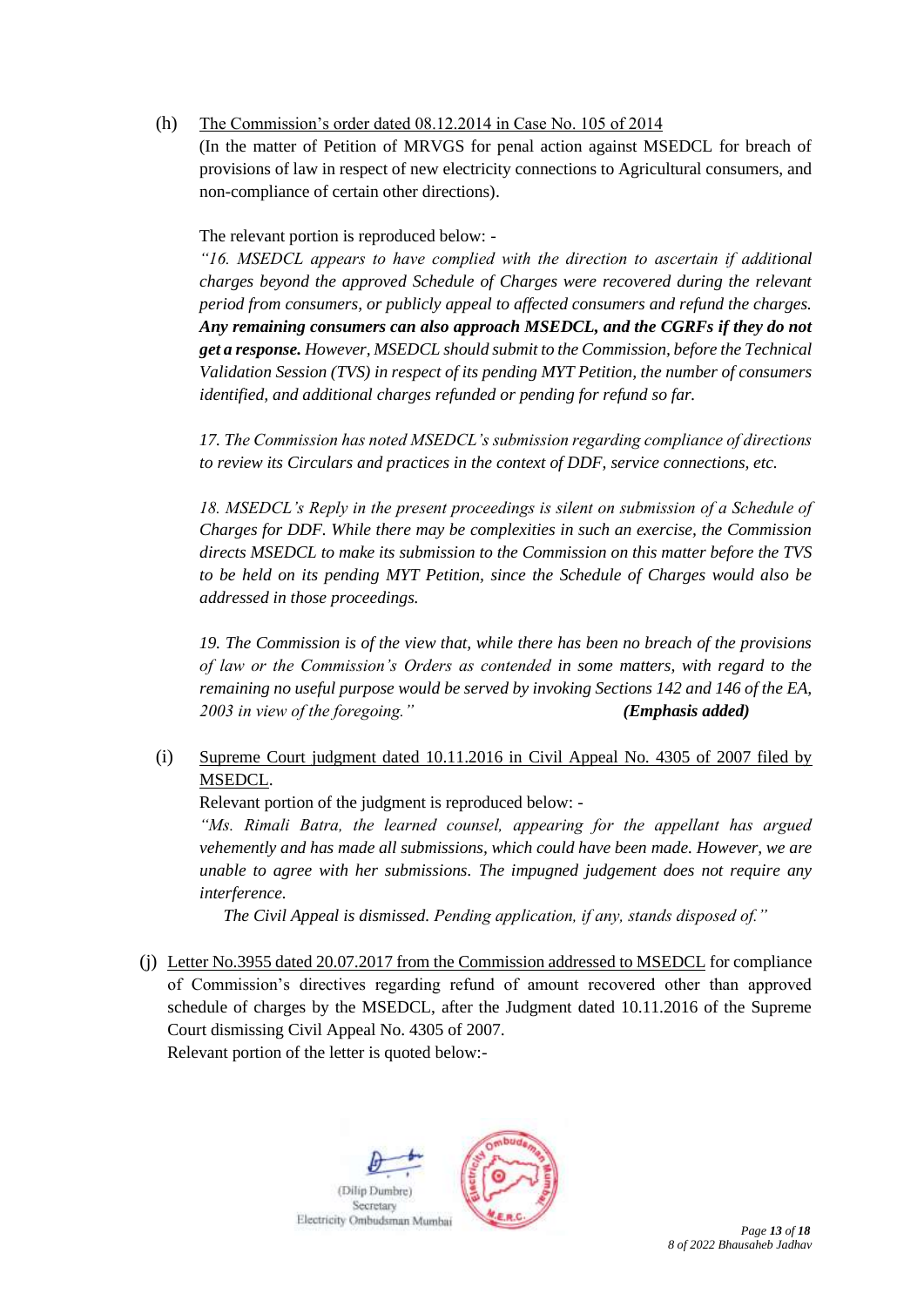*"6. With dismissal of MSEDCL's Appeal, stay granted on refund of amount becomes non exist. Hence, MSEDCL needs to comply with the Commission's order dated 17 May, 2007 and 21 August, 2007 and refund the amount to the consumers.*

*7. In view of above, MSEDCL is required to submit compliance of the Commission's orders dated 17 May, 2007 and 21 August, 2007."*

- 10. From above referred orders, few things emerged distinctly:
	- (i) Commission issued Schedule of Charges order dated 08.09.2006 in Case No. 70 of 2005. MRVGS filed petition (Case No. 82 of 2006) with the Commission as MSEDCL unauthorizedly collected monies under the head of ORC, cost of meter and CRA in violation of Schedule of Charges order. The directions of the Commission dated 17.05.2007 in this case is as below: -

*"9 (d) MSEDCL should submit a detailed compliance report under affidavit, with respect to refund of amounts collected from all consumers towards ORC, cost of meter and 'CRA', together with interests, on and from September 8, 2006 (which the date of enforcement of the Order dated September 8, 2006 in Case No. 70 of 2005) up to April 30, 2007"*

It clearly means that the refund was limited to the period from 08.09.2006 to 30.04.2007.

- (ii) MSEDCL filed Appeal with the ATE being Appeal No. 22 of 2007 against Commission's order in Case No. 70 of 2005. ATE in its judgment dated 14.05.2007 upheld the order of the Commission. This was challenged by the MSEDCL in Supreme Court in Civil Appeal No. 4305 of 2007.
- (iii) MRVGS filed a complaint through Case No. 82 of 2006 seeking refund of monies collected by MSEDCL towards ORC, cost of meter and CRA. Commission issued order on 21.08.2007 and imposed penalty on MSEDCL. Relevant portion being as below:-

*"11. MSEDCL shall submit to the Commission their statutory auditor's certificate to the effect that the amounts collected illegally together with interest, as held at paragraph 9(d) and (e) of the Order dated May 17, 2007, have been refunded to the concerned consumers." (Emphasis added)*

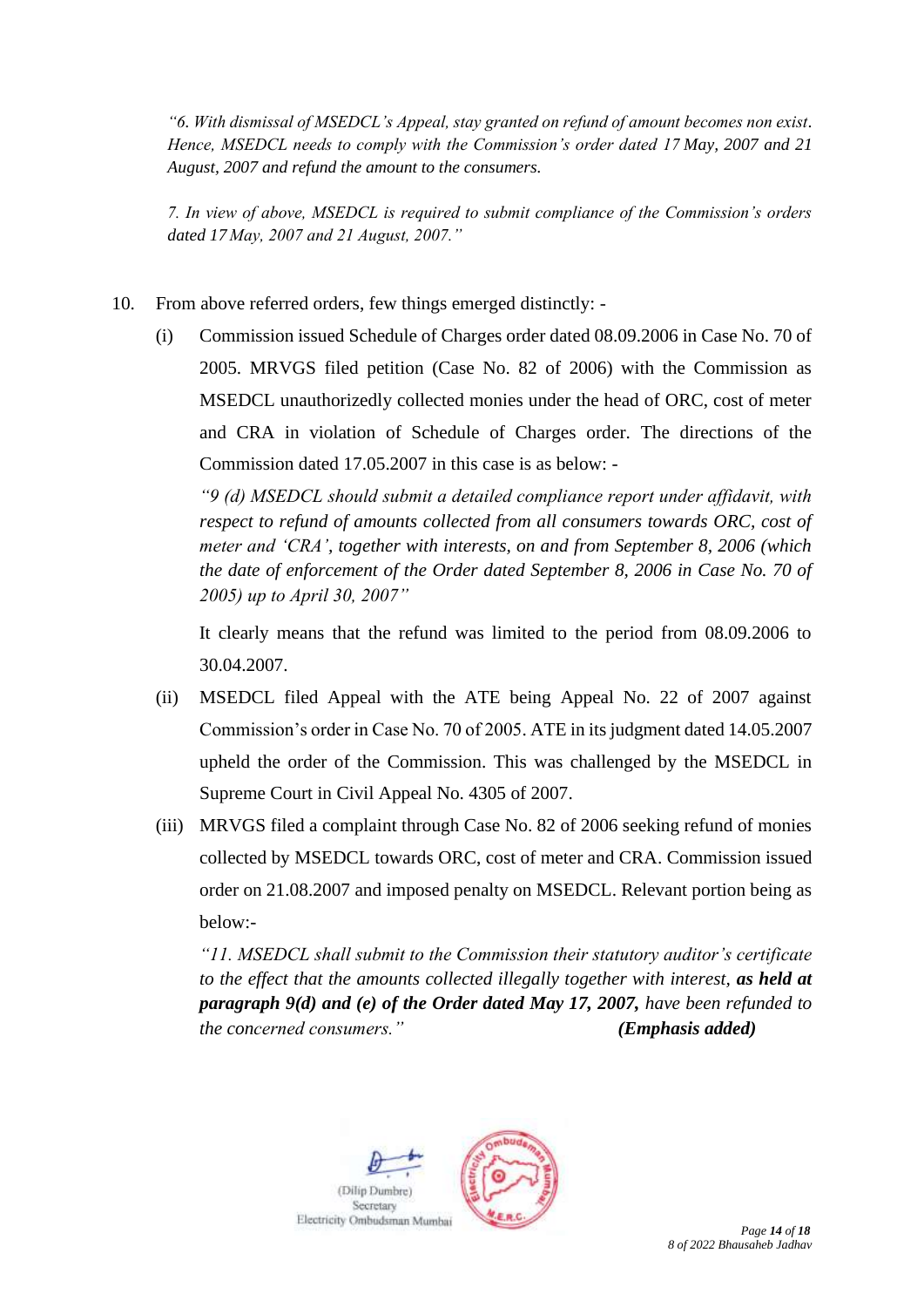- (iv) Supreme Court stayed the judgement of ATE by order dated 31.08.2007 thereby staying the refund and further on 14.09.2007 the Supreme Court issued directions that until further orders, interim order issued by it shall continue to operate.
- (v) MRVGS filed petition with the Commission on 05.11.2007 through Case No. 56 of 2007 seeking compliance of directions issued by the Commission in its order dated 17.05.2007 in Case No. 82 of 2006. The Commission in this order said that it will not be appropriate to direct MSEDCL for refund in view of the pendency of Civil Appeal in the Supreme Court. It also clarified the issue of DDF. It means that no refund can be ordered for the cases falling between 08.9.2006 to 30.04.2007, on account of stay granted by the Hon. Supreme Court.
- (vi) At this stage, in view of above development, MSEDCL issued Circulars on 09.05.2007 for refund of meter cost, and on 20.05.2008 regarding guidelines for releasing new connections and augmentation. In this Circular MSEDCL framed policy for recovery of charges towards development of infrastructure.
- (vii) In the meantime, on 10.11.2016, the Supreme Court dismissed Civil Appeal No. 4305 of 2007 which was filed by MSEDCL against ATE judgment. Therefore, the stay got automatically vacated and the Commission's order in Case No. 70 of 2005 dated 08.09.2006 became operative.
- (viii) The Commission issued letter dated 20.07.2017 to MSEDCL for compliance of Commission's directives regarding implementation of its order dated 17.05.2007 and 21.08.2007 both in Case No. 82 of 2006.
- (ix) On close scrutiny of the legal travel of the case, it is noted that the issue of SLC was taken up at ATE and then in Supreme Court by MSEDCL. The Commission has also accepted the reality that there has been an overlap between ORC and SLC (for Dedicated Distribution Facilities). The Commission, in its order dated 17.05.2007 in Case No. 82 of 2006 has stipulated period of refund for amount collected towards ORC, Cost of Meter and CRA from **08.09.2006 to 30.04.2007**. However, this refund could not take place because of specific order of the Commission dated 16.02.2008 in Case No. 56 of 2007 due to Civil Appeal No. 4305 of 2007 pending in Supreme Court and stay thereon.

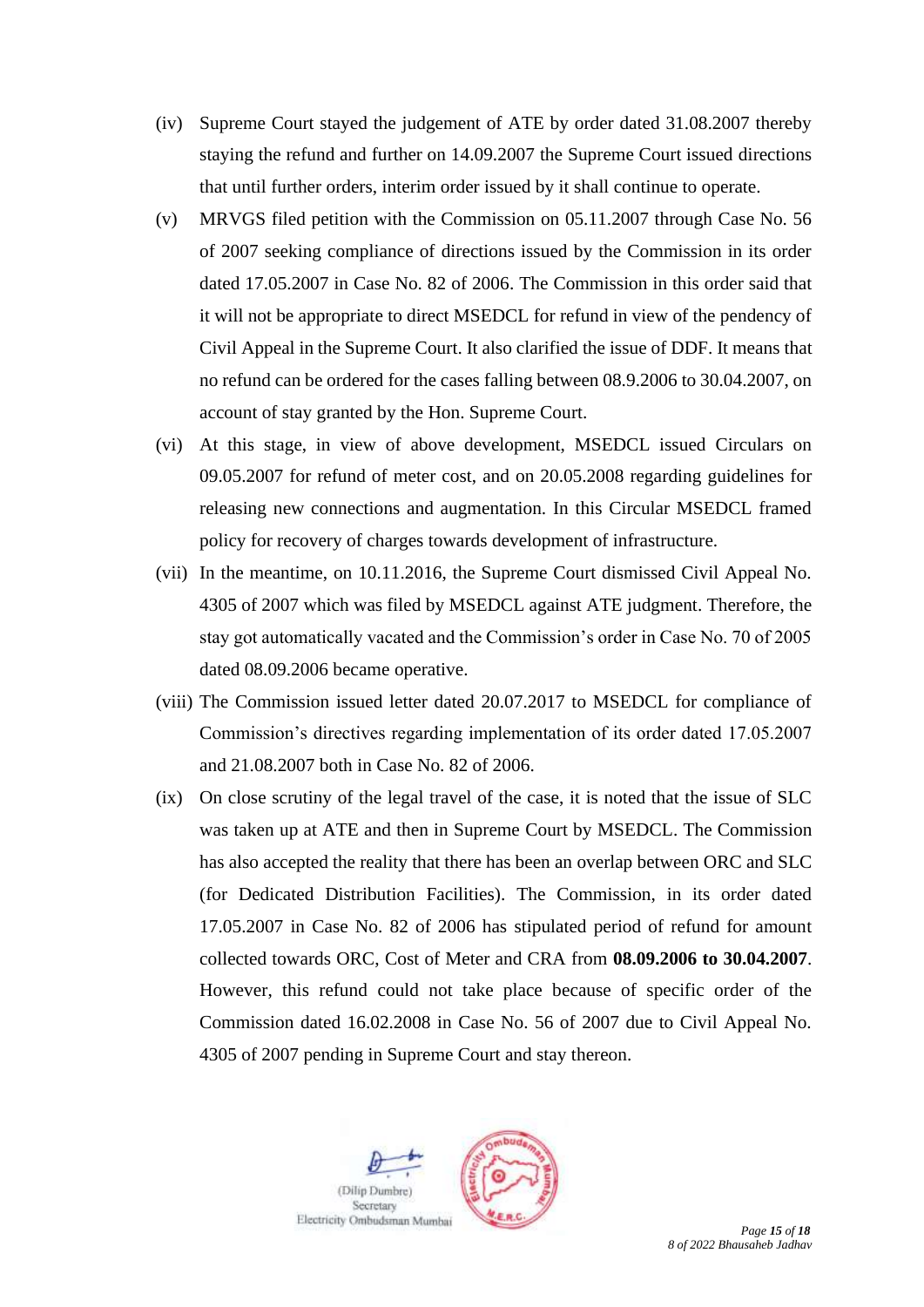11. It is important to note that barring the consumers from whom the amount towards ORC, Cost of Meter and CRA was collected by MSEDCL during **08.09.2006 to 30.04.2007**, for the rest of the consumers, if any, who paid such amount, they had an option to adopt the regular grievance redressal mechanism under the Regulations of the Commission. This is very clear from para 19 of the Commission's order dated 01.09.2010 in Case No. 93 of 2008 which is quoted above at para No.9(g). Moreover, the Commission, in its order dated 08.12.2014 in Case of 105 of 2014 has specifically said that it is satisfied with the action of MSEDCL in compliance of its order in Case No. 82 of 2006.

12. Now let us examine as to whether the instant representation fit into the matrix of the period **08.09.2006 to 30.04.2007** which is considered by the Commission for refund with respect to their date of payment. This is envisaged in the Commission's order dated 17.05.2007 in Case No. 82 of 2006.

13. Further, the Commission in its order dated 16.02.2008 in Case No. 56 of 2007 has specifically denied grant of relief as regards refund of the cost as stipulated under its order dated 17.05.2007 in Case No. 82 of 2006. In this order dated 17.05.2007 at para 9 (d), the Commission has said that "*MSEDCL should submit a detailed compliance report under affidavit, with respect to refund of amounts collected from all consumers towards ORC, cost of Meter and 'CRA', together with interest, on and from September 8, 2006 (which was the date of enforcement of the Order dated September 8, 2006 in Case No. 70 of 2005) up to April 30, 2007;"*

14. Therefore, it is clear that the amount collected by the MSEDCL only during period **08.09.2006 to 30.04.2006** was the subject matter of dispute and which was subsequently ordered to be refunded post dismissal of C.A. No. 4305 of 2007.

15. The date of payment was the only criteria identified by the Commission. **The Appellant paid the quotation on 27.05.2005 which is much prior to 08.09.2006, which is the starting date for the relevant period 08.09.2006 to 30.04.2007.** The Appellant was at liberty to agitate the matter before the regular grievance redressal mechanism at that point of time i.e., in the very beginning of the cause of action, to which he has not resorted.



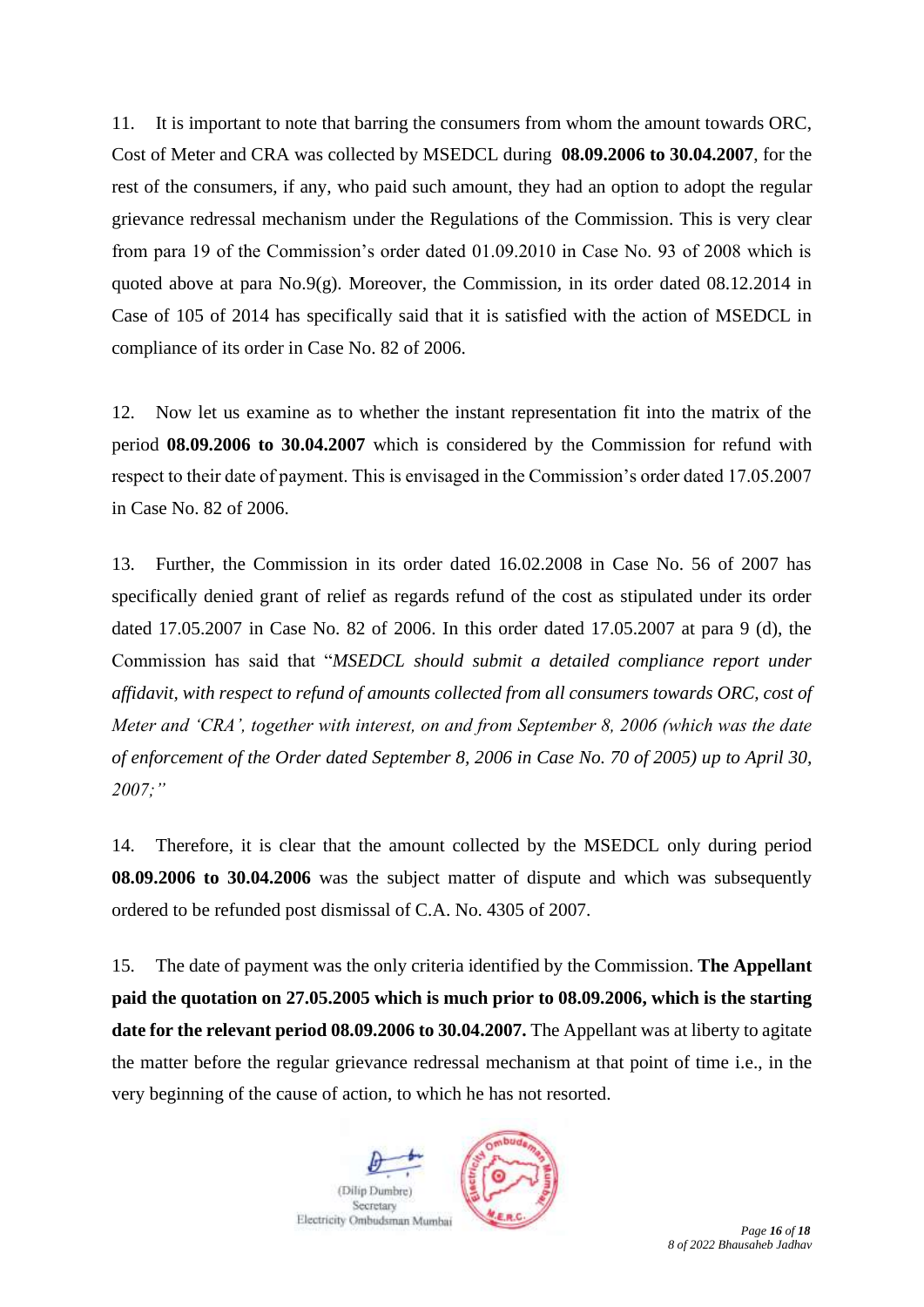16. This is notwithstanding the final circular dated 29.12.2017 issued by the Respondent MSEDCL for refund from 20.01.2005 to 20.05.2008. Even if this period was taken to be the correct period for refund of infrastructure cost, the Appellant should have approached the Grievance Redressal Mechanism within a period of two years from the date of this circular of 29.12.2017. This two years period expires on 29.12.2019 as per the Regulation 6.6 of the CGRF & EO Regulations 2006. Had he approached the Mechanism within this period, the issue as to whether the Appellant was entitled to get refund under 'Krushi Vikas Yojana -2005' would have been decided on merits. However, he actually approached the Forum only on 21.12.2021 which is about two years beyond the allowed date. The prayers of the Appellant do not stand scrutiny in the face of Regulations and Orders of the Commission. It is important to note that the Appellant's case is prior to the issue of the Commission's order dated 08.09.2006 in Case No. 70 of 2005 which is the Schedule of Charges Order. The issue of refund of money allegedly collected illegally by the Respondent has its genesis in this Schedule of Charges Order and its subsequent legal travel. The Representation is time barred in view of the CGRF & EO Regulations 2003 and 2006.

17. The Representation of the Appellant is therefore rejected for refund of infrastructure cost.

18. Another issue raised by the Appellant is that he should get the benefit of 'Krishi Dhoran' issued by the Respondent vide its letter dated 15.01.2021 which is based on Decision of Government of Maharashtra dated 18.12.2020. Under this policy, if an agricultural consumer pays an amount of about 33% of the dues, the remaining 67% or so will be exempted from payment. The Appellant would have taken the benefit of this Policy, had the matter not been pending before this Authority. Because the Representation was pending in Grievance Redressal Mechanism, the Appellant was not able to take benefit of Krishi Dhoran. Considering these circumstances, the Respondent is directed to consider his case sympathetically under 'Krishi Dhoran' dated 15.01.2021. DPC and interest levied, if any, from 21.12.2021 till date, i.e., during this grievance redressal period, be waived off.

19. Compliance to be reported within two months from date of issuing the order.





*Page 17 of 18 8 of 2022 Bhausaheb Jadhav*